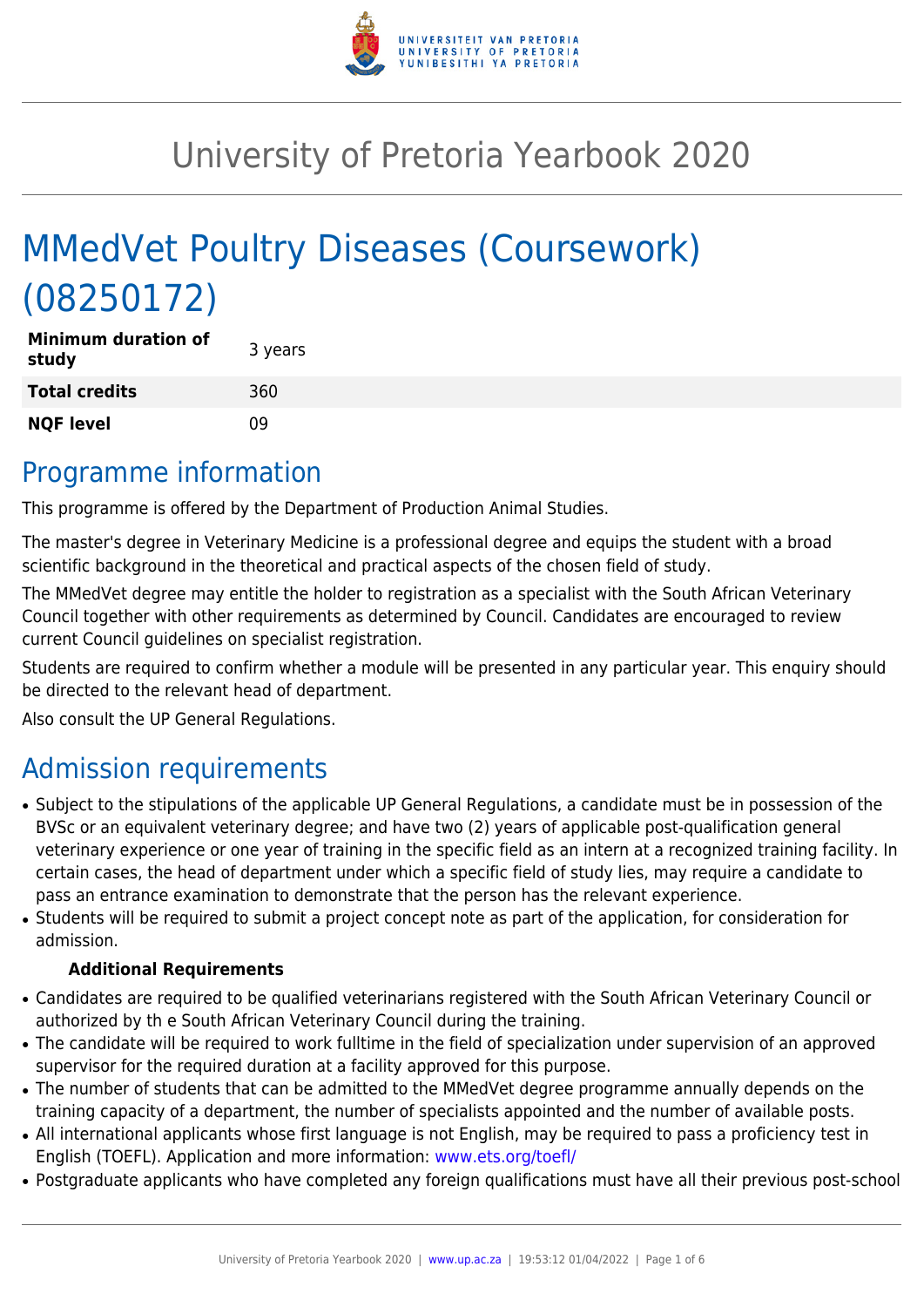

qualifications evaluated by the South African Qualifications Authority (SAQA) before applying for postgraduate studies at the University of Pretoria: [www.saqa.org.za](http://www.saqa.org.za)

#### **International requirements**

• Candidates not yet registered or authorised by the South African Veterinary Council can find more information on the South African Veterinary Council website at [www.savc.org.za](http://www.savc.org.za)

#### **Notification**

• While the MMedVet is an advanced professional programme equivalent to specialist certification, registration to practice as a specialist is controlled by the South African Veterinary Council or international equivalent. These bodies may have additional requirements for registration that are not university requirements. Please check their requirements as well.

## Examinations and pass requirements

Also consult the applicable General Regulations.

#### **Conferment of the degree**

The MMedVet is conferred by virtue of completion of a minimum of 90 weeks of clinical training, examination in the specialist module, and a mini-dissertation

#### **Examinations**

The examination(s) in the specialist field of study may only be taken on completion of the minimum clinical training.

The nature and duration of the specialist module's examination(s), which will test fully the theoretical knowledge as well as the practical skills of the student, is determined by the head of department in which the chosen field of study is offered.

A minimum examination mark of 50% is required in each of the theoretical and practical and oral sections of the specialist module.

Students who intend applying for membership of a specialist college abroad later on, should bear in mind that many of these colleges require a minimum examination mark and a final mark of at least 60% for admission.

### Research information

#### **Mini-dissertation**

(Also consult the General Regulations)

A student must submit a mini-dissertation, which deals with the particular field of specialization.

A mini-dissertation is based on a research project or related research projects (which need not be original), planned and written down by the student within the theme of the chosen specialization. (Assistance with statistical processing, applied specialised procedures, etc. is allowed, but must be acknowledged.) The student may use appropriate research done previously, to add to the writing of the mini-dissertation.

Earlier, related publications by the student may be bound with the mini-dissertation, but may not substitute the complete text of the mini-dissertation. Publications that are submitted, must be rounded off by means of an extensive introduction, materials, and information concerning methods and a discussion of the results. The minidissertation will be evaluated by two examiners, who may not necessarily attend the final examination. The average of the separate marks awarded by the two examiners, constitutes the final mark for the minidissertation. The minimum pass mark is 50%. A student who has failed may be permitted by the Dean, on the recommendation of the relevant head of department, to submit an amended mini-dissertation for final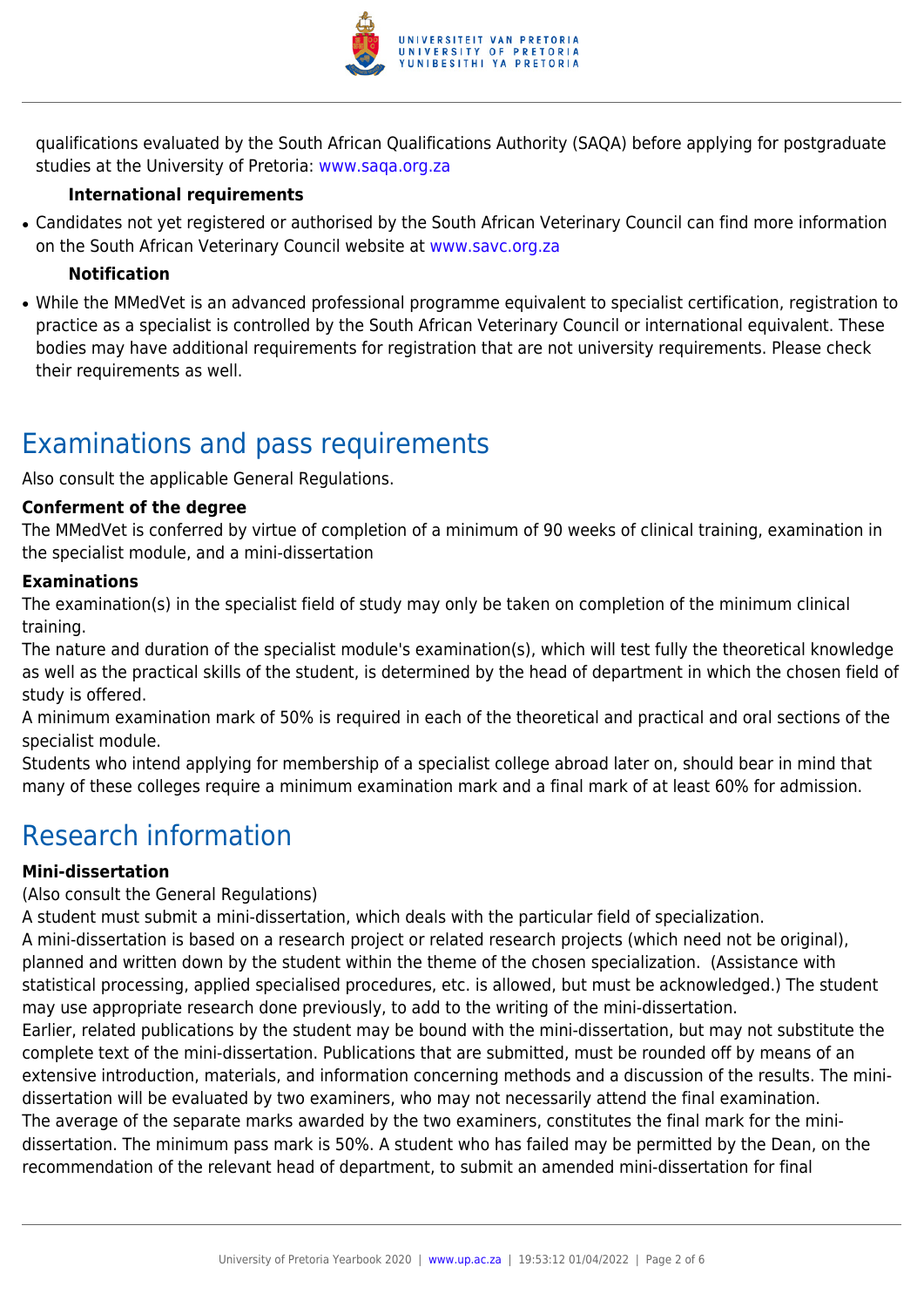

adjudication.

# Pass with distinction

In order to obtain the degree with distinction, a minimum final mark of 75% is required for the field of specialisation and the mini-dissertation.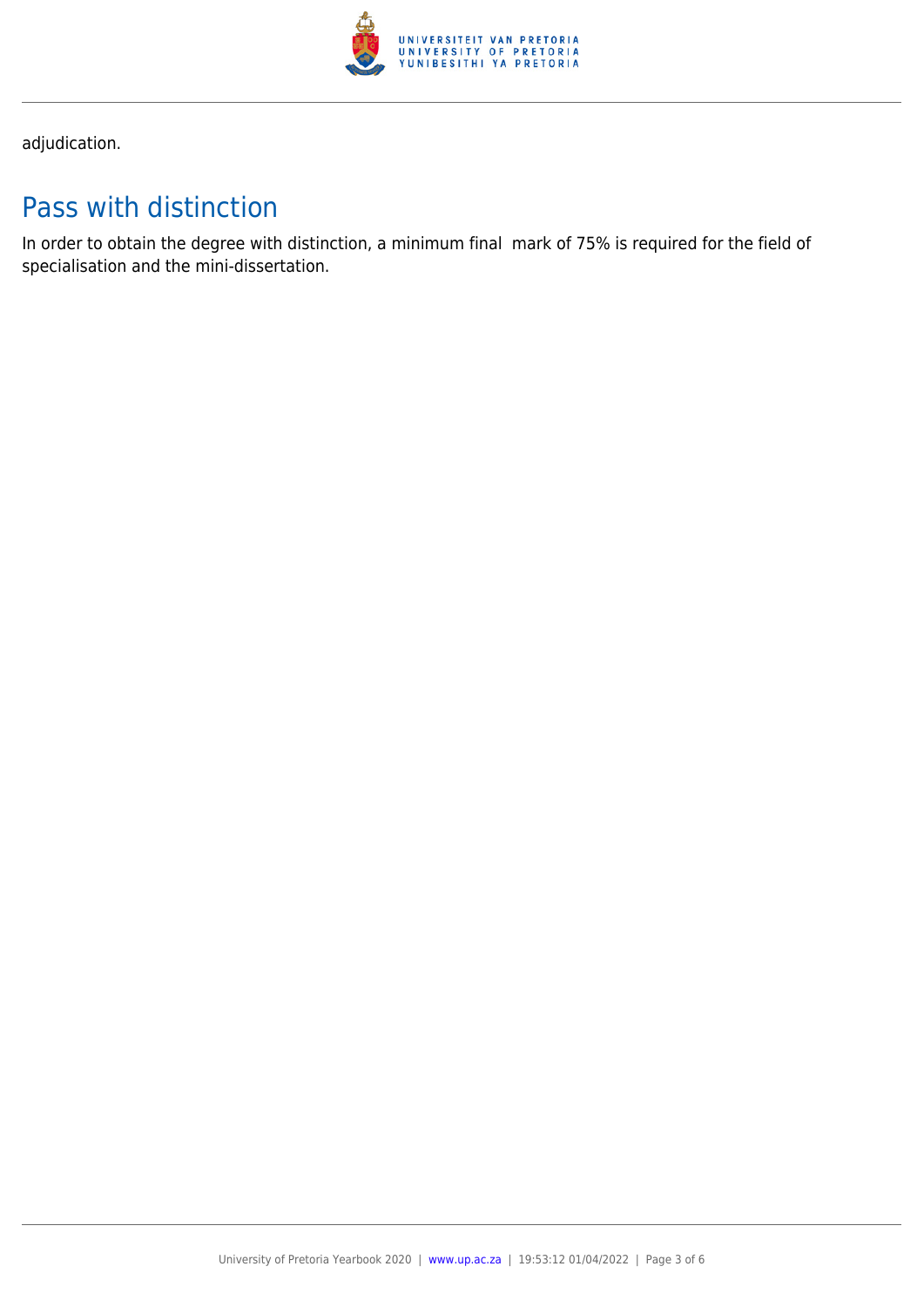

## Curriculum: Year 1

#### **Minimum credits: 360**

### **Core modules**

[Poultry health and production 800](https://www.up.ac.za/yearbooks/2020/modules/view/PHP 800) (PHP 800) - Credits: 270.00 [Mini-dissertation: Poultry diseases 890](https://www.up.ac.za/yearbooks/2020/modules/view/PVT 890) (PVT 890) - Credits: 90.00 [Research methodology 813](https://www.up.ac.za/yearbooks/2020/modules/view/VRM 813) (VRM 813) - Credits: 0.00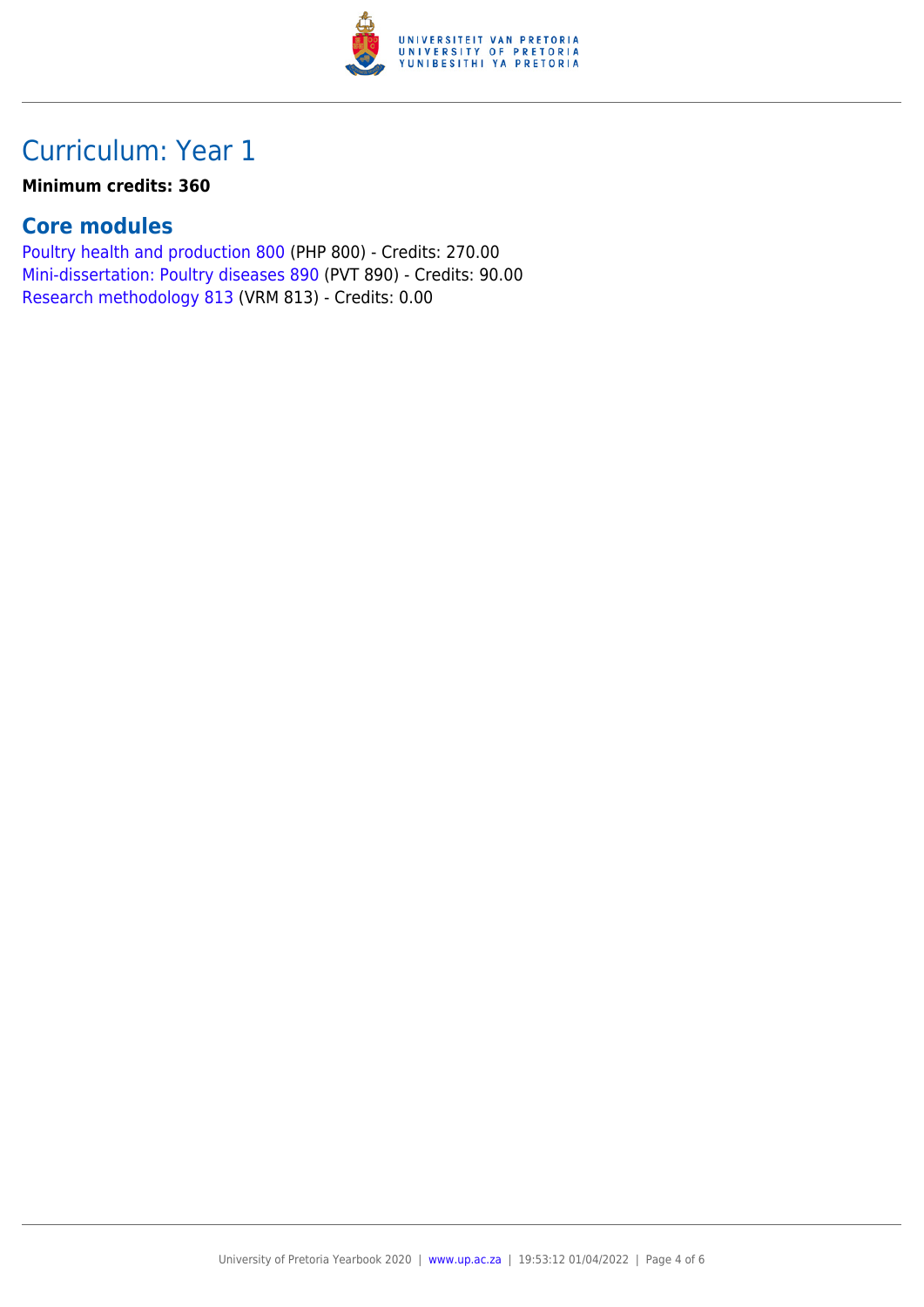

## Curriculum: Year 2

#### **Minimum credits: 360**

### **Core modules**

[Poultry health and production 800](https://www.up.ac.za/yearbooks/2020/modules/view/PHP 800) (PHP 800) - Credits: 270.00 [Mini-dissertation: Poultry diseases 890](https://www.up.ac.za/yearbooks/2020/modules/view/PVT 890) (PVT 890) - Credits: 90.00